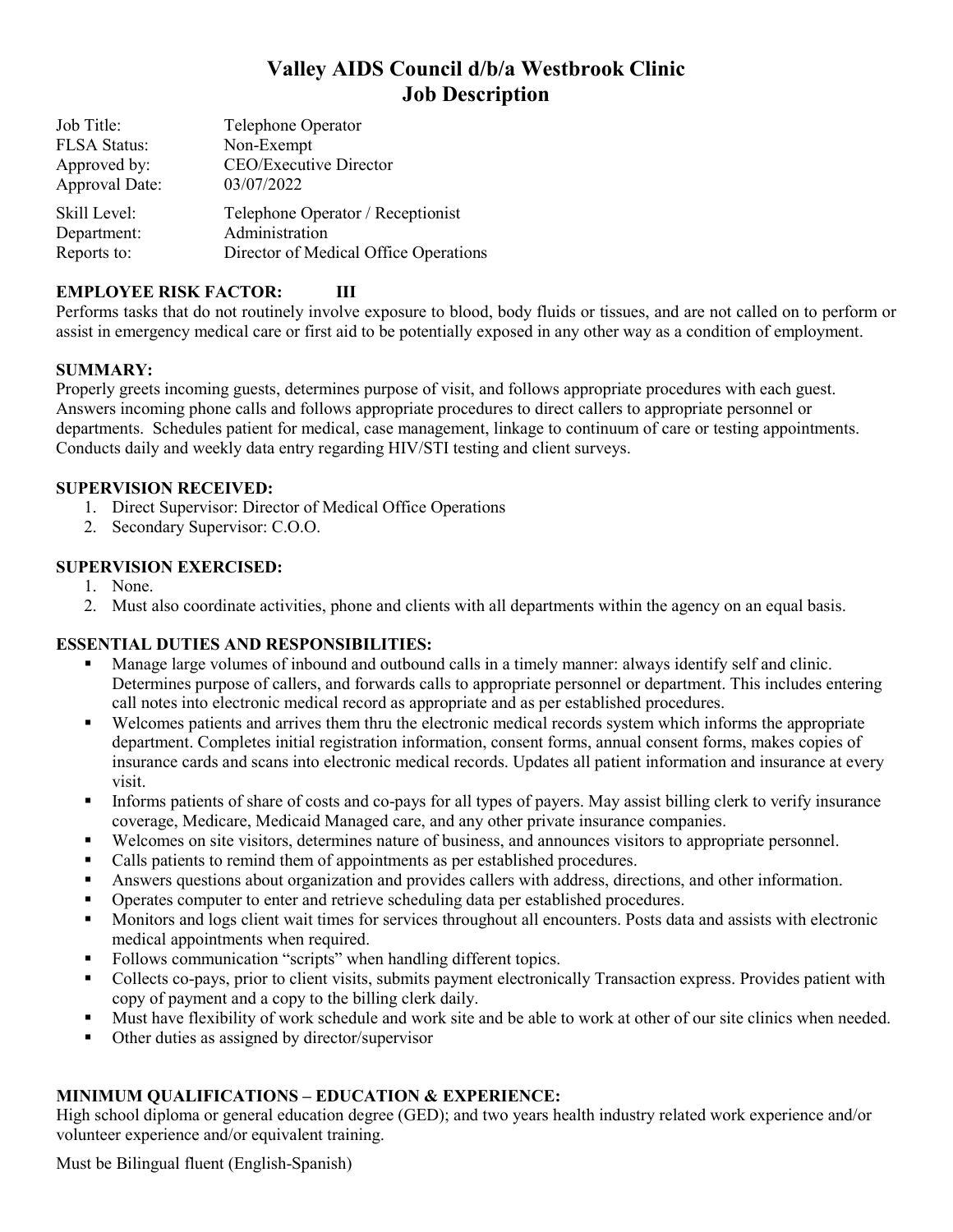#### **MINIMUM QUALIFICATIONS – KNOWLEDGE, SKILLS & ABILITIES:**

Must demonstrate practical knowledge of computers, software, and products applicable to the industry. Additionally, the applicant is expected to demonstrate the ability to quickly acquire knowledge of departmental program structure (Mission, Vision, and Goal Statements) and department policies and procedures. Must be able to work a flexible schedule, as needed, and have the ability to demonstrate effective time management skills while working independently with minimal supervision.

## **COMMUNCATION SKILLS**

#### **Must be able to interact with patients courteously and calmly**

Good customer service and communicate well with public

Must have oral and written communication skills in English; strong organizational and time management skills.

Ability to perform multiple tasks; good problem-solving abilities; demonstrate flexibility and positive people skills. Ability to work with people of diverse backgrounds (including the LGBTQIA community, houseless individuals, transactional sex workers and people living with HIV/AIDS.

#### **Math Ability**

Must demonstrate proficient ability to apply mathematical concepts such as basic algebra and geometry to such tasks as discounts, interest, commission, proportions, percentages, area, circumference, and volume to practical situations.

#### **EQUIPMENT USED:**

Requires frequent use of personal computer, including word processing and spreadsheet programs; telephone, copy machine, and fax or electronic fax machine, must be able to use a calculator

#### **PHYSICAL DEMANDS:**

While performing the duties of this job, the employee is frequently required to sit and talk or hear. The employee is occasionally required to walk; use hands to finger, handle, or feel objects, tools, or controls; and reach with hands and arms. The employee must occasionally lift and/or move up to 35 pounds. Specific vision abilities required by this job include close vision and the ability to adjust focus. Abel to reach above shoulder level, must be able to bend, stoop, squat, sit, stand, crouch, reach, kneel, twist/turn.

#### **WORKING CONDITIONS:**

Work is predominantly performed in an office setting where the noise level is usually quiet.

This job description should not be interpreted as all-inclusive or as an employment agreement between the employer and employee. It is intended to identify the essential functions and requirements of this job and is subject to change as the needs of the employer and requirements of the job change. Incumbents may be required to perform job-related responsibilities and tasks other than those stated in this specification. Any essential functions of this position will be evaluated as necessary should an incumbent/applicant be unable to perform the function or requirement due to a disability as defined by the Americans with Disabilities Act (ADA). Reasonable accommodation for the specific disability will be made for the incumbent/applicant when possible.

Valley AIDS Council d/b/a Westbrook Clinic is an Equal Opportunity/Affirmative Action employer, welcomes individuals from diverse backgrounds and perspectives, and believes that an inclusive and respectful environment enriches the Agency community and the employment experience of its members. Valley AIDS Council d/b/a Westbrook Clinic prohibits discrimination against individuals on the basis of race, color, national origin, religion, sex, sexual orientation, disability, age, status as a veteran or special disabled veteran, gender identity or expression, genetic information, pregnancy, childbirth or related medical conditions and any other prohibited characteristic. Please visit our website to view all Agency Policies and Workplace Postings.

Background investigations and a drug screen are required for all new hires as a condition of employment, after the job offer is made. Employment will be contingent upon Valley AIDS Council d/b/a Westbrook Clinic's acceptance of the results of the background investigation and drug screen.

Employment with Valley AIDS Council d/b/a Westbrook Clinic will require training which may include but not limited to explicit training/discussion regarding sex and sexuality. This position may also encounter such explicit language when dealing with clients and targeted populations.